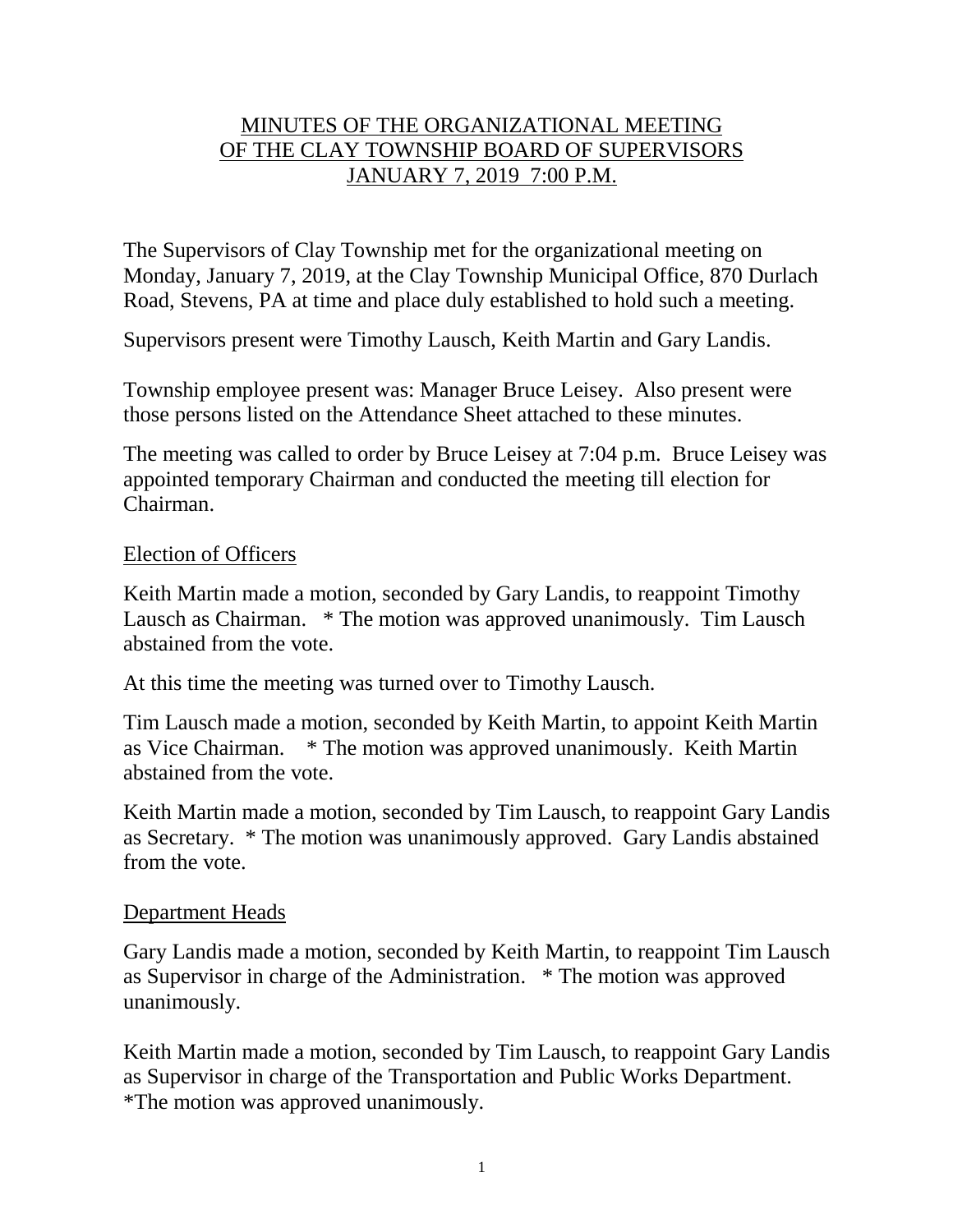Gary Landis made a motion, seconded by Tim Lausch to reappoint Keith Martin in charge of the Police Department and Emergency Services. \* The motion was approved unanimously.

# Tax Rate

The Board of Supervisors acknowledged the tax rate at 1.17 mills. This rate was established at the December 26, 2017 Board of Supervisors meeting.

The Board of Supervisors acknowledged the Local Services Tax of \$52.00 per person earning over \$12,000 in Clay Township. This rate was established at the December 8, 2008 Board of Supervisors meeting.

# Banking Institution

Gary Landis made a motion, seconded by Keith Martin, to appoint BB&T, as the Clay Township Banking institution for all General and Recreation funds, and for the Sewer Fund checking account for the year of 2019, and to authorize Keith Martin, Bruce Leisey and Gary Landis to co-sign checks and to require two signatures on all checks. \* The motion was approved unanimously.

Gary Landis made a motion, seconded by Keith Martin, to reappoint PLIGIT as the Clay Township Banking Institution for Liquid Fuels Funds and the General and Sewer Funds CD Accounts for the year 2019, and to authorize Keith Martin, Bruce Leisey and Gary Landis to co-sign checks and to require two signatures on all checks. \* The motion was approved unanimously.

# Township Solicitor

Gary Landis made a motion, seconded by Keith Martin, to reappoint the firm of Mejia Law Group with Jennifer Mejia as the Township Representative, as the Clay Township Solicitor for 2019. The firm will be paid rates noted in the agenda. \* The motion was approved unanimously.

## Engineering Firm

Keith Martin made a motion, seconded by Gary Landis, to reappoint Hanover Engineering Associates as the Clay Township engineer for 2019. Robert Lynn will be the Township's representative at the attached rates. \* The motion was approved unanimously.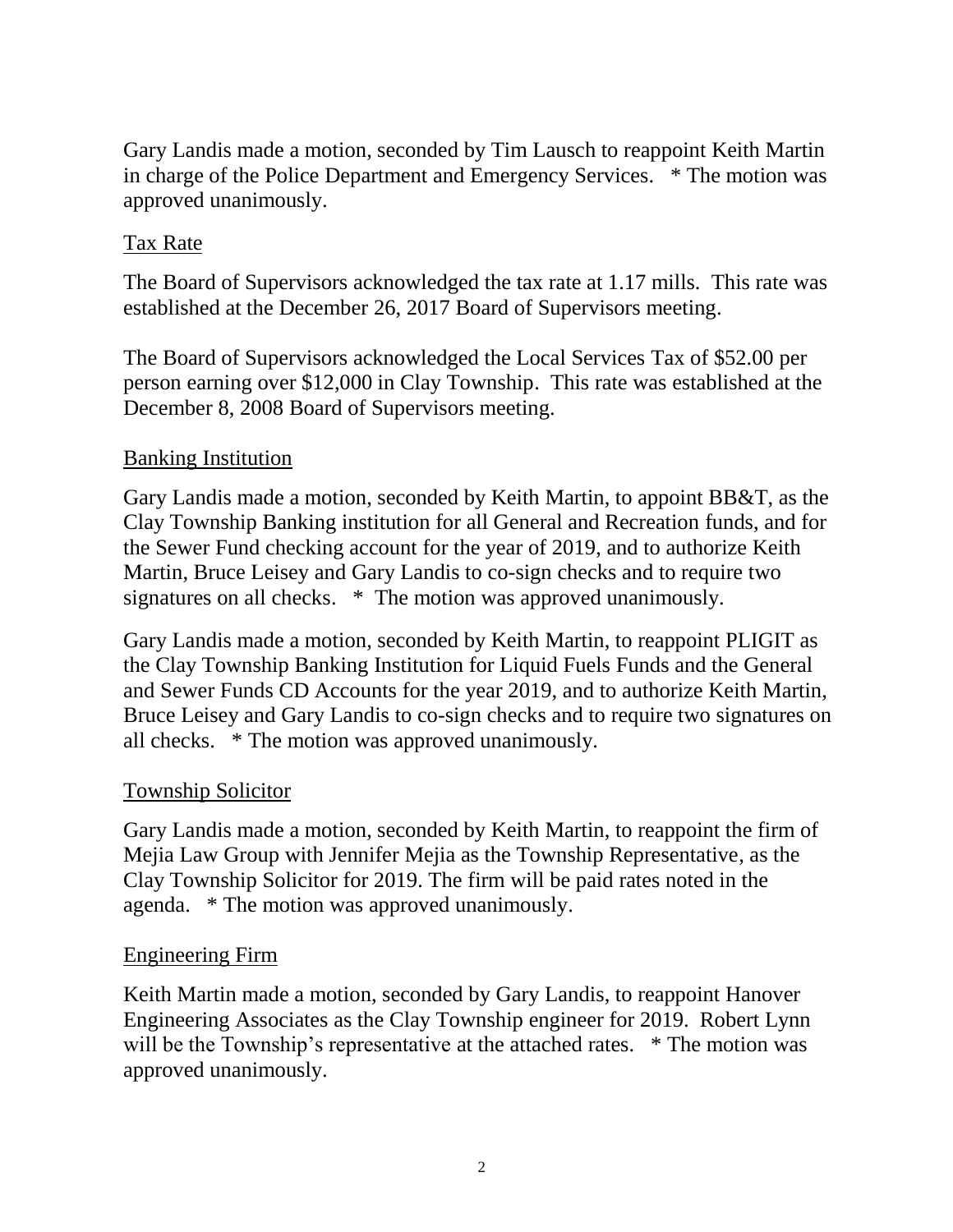## Township Manager/Treasurer/Assistant Secretary

Keith Martin made a motion, seconded by Gary Landis, to reappoint Bruce Leisey as Township Manager/Treasurer/Assistant Secretary for 2019. \*The motion was approved unanimously.

## Roadmaster

Keith Martin made a motion, seconded by Gary Landis, to reappoint Earl Stauffer as Township Roadmaster for 2019. \*The motion was approved unanimously.

## Sewage Enforcement Officer

Gary Landis made a motion, seconded by Keith Martin, to reappoint Marvin Stoner as Clay Township's Sewage Enforcement Officer for 2019 at the rate of \$300 per perk and probe(includes alternate site), \$100 per permit and \$50 per hour for other work. Len Spencer was appointed as the Alternate Sewage Enforcement Officer at the same rates. \* The motion was approved unanimously.

## Sewage Treatment Operator

Keith Martin made a motion, seconded by Gary Landis, to reappoint Clean Water, Inc. as operator for the Hopeland Wastewater Treatment Plant for 2019, at the rate of \$1,390 per month which is a 2% increase. \* The motion was approved unanimously.

# Assistant Zoning Officer/ Permit Officer

Keith Martin made a motion, seconded by Gary Landis, to appoint Thomas Zorbaugh as Zoning Officer, and Bruce Leisey as Assistant Zoning Officer for 2019. \* The motion was approved unanimously.

## Vacancy Board

Keith Martin made a motion, seconded by Gary Landis, to reappoint Roger Kline, 650 Ridgeview Drive, Ephrata, PA to the Vacancy Board for 2019. \* The motion was approved unanimously.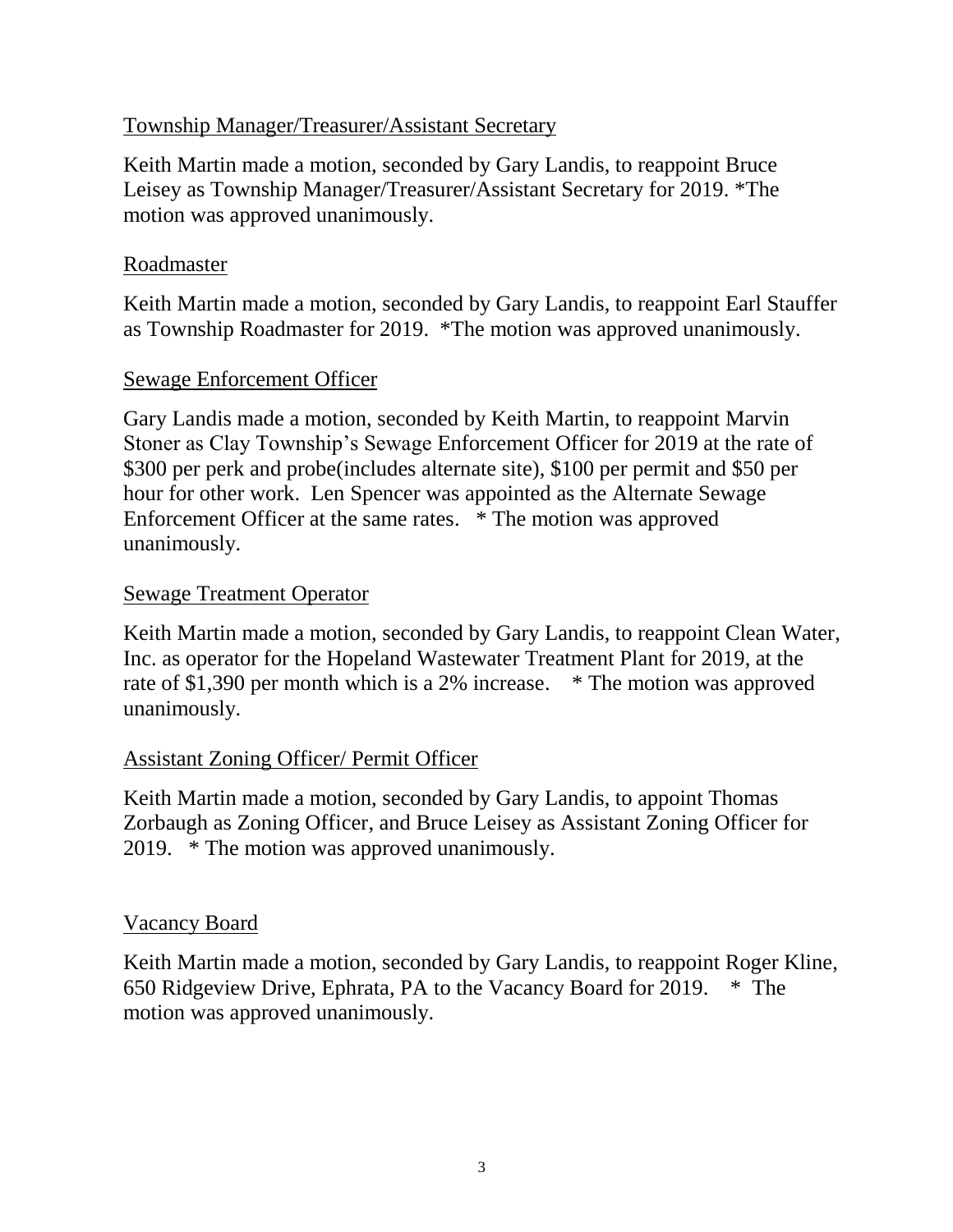#### Planning Commission

Keith Martin made a motion, seconded by Gary Landis, to reappoint Jonathan Price, 106 Forry Drive, Ephrata to a four year term on the Planning Commission which expires December 31, 2022. \* The motion was approved unanimously.

#### Board of Appeals

Keith Martin made a motion, seconded by Gary Landis, to reappoint Jonathan Zimmerman, 1590 Furnace Hill Road and Marvin Martin, 250 W Mt Airy Road and Josh Reist, 420 Yummerdall Road to the Board of Appeals and E Richard Young as Appeals Board Solicitor. \* The motion was approved unanimously.

## Zoning Hearing Board

Keith Martin made a motion, seconded by Gary Landis, to reappoint Richard Stehr, 10 W Girl Scout Rd, Stevens to a three year term on the Zoning Hearing Board which expires on December 31, 2021 and reappoint Glen Hursh, 515 Clearview Road, Ephrata as an alternative member on the Zoning Hearing Board till December 31, 2021. \* The motion was approved unanimously.

## Park and Rec Board

Keith Martin made a motion, seconded by Gary Landis, to reappoint Phil DeVirgilis, 427 Middlecreek Road, Lititz to a five year term on the Park and Rec Board which expires on December 31, 2023 and reappoint Scott Kachel, 215 Weidmansville, Ephrata to a five year term on the Park and Rec Board which expires on December 31, 2023. \* The motion was approved unanimously.

## Building Inspector/Code Official

Gary Landis made a motion, seconded by Keith Martin, to approve Resolution R010719 to appoint Tom Zorbaugh as Building Code Official and Associated Building Inspections LLC, Building Inspection Underwriters of PA Inc and Commonwealth Code Inspection Service, Inc as Clay Township's building inspectors for 2019 at the rates submitted by individual third party agency. \* The motion was approved unanimously.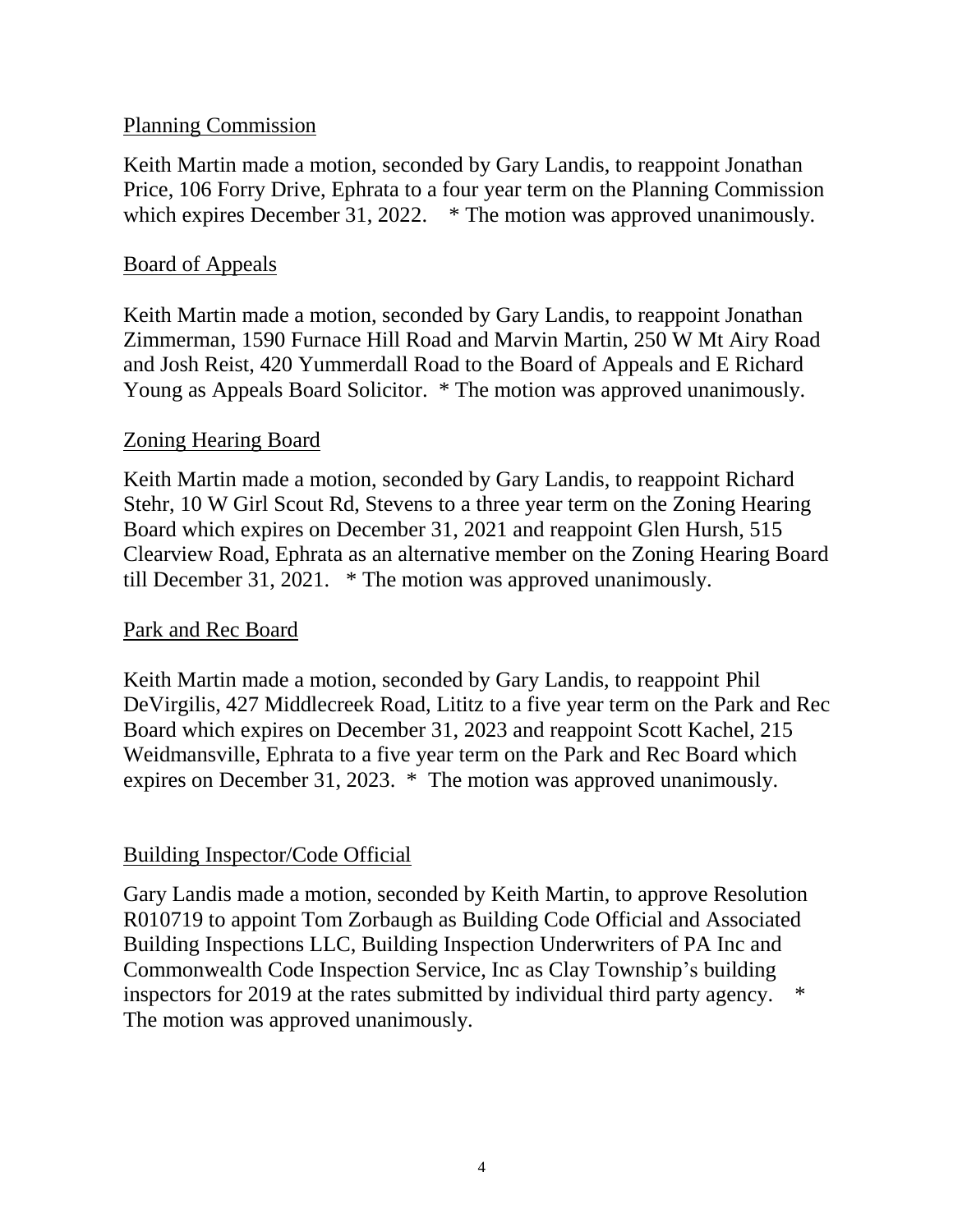Gary Landis made a motion, seconded by Keith Martin to appoint Randy Maurer, 336 Hillcrest Drive, Ephrata as Clay Township's Fire Code Official. \* The motion was approved unanimously.

# Redevelopment Authority

Keith Martin made a motion, seconded by Gary Landis, to reappoint Thomas Zeager as citizen representative to the Lancaster County Redevelopment Authority for 2019. \* The motion was approved unanimously.

## **Mileage Rate**

Keith Martin made a motion, seconded by Gary Landis to set the mileage rate for business use of personal vehicles at the maximum allowable not itemized reimbursement IRS rate which is currently set at \$.58 per mile for 2019. \* The motion was approved unanimously.

## Meeting Schedule

Gary Landis made a motion, seconded by Keith Martin, to maintain the following meeting schedule for 2019. Board of Supervisors  $-2<sup>nd</sup>$  Monday and  $4<sup>th</sup>$  Tuesday AM; Zoning Hearing Board  $-1^{st}$  Thursday; Planning Commission  $-4^{th}$  Monday; and Park and Recreation the 1<sup>st</sup> Tuesday of each month as printed on the attached sheet. \* The motion was approved unanimously.

Gary Landis made a motion, seconded by Keith Martin to approve the starting time for the Board of Supervisors  $2<sup>nd</sup>$  Monday meeting time of 6:30 PM.  $*$  The motion was approved unanimously.

## Establish Fees

Gary Landis made a motion, seconded by Keith Martin, to adopt Resolution #010719A Clay Township Schedule of Fees as included in the packets. \* The motion was approved unanimously.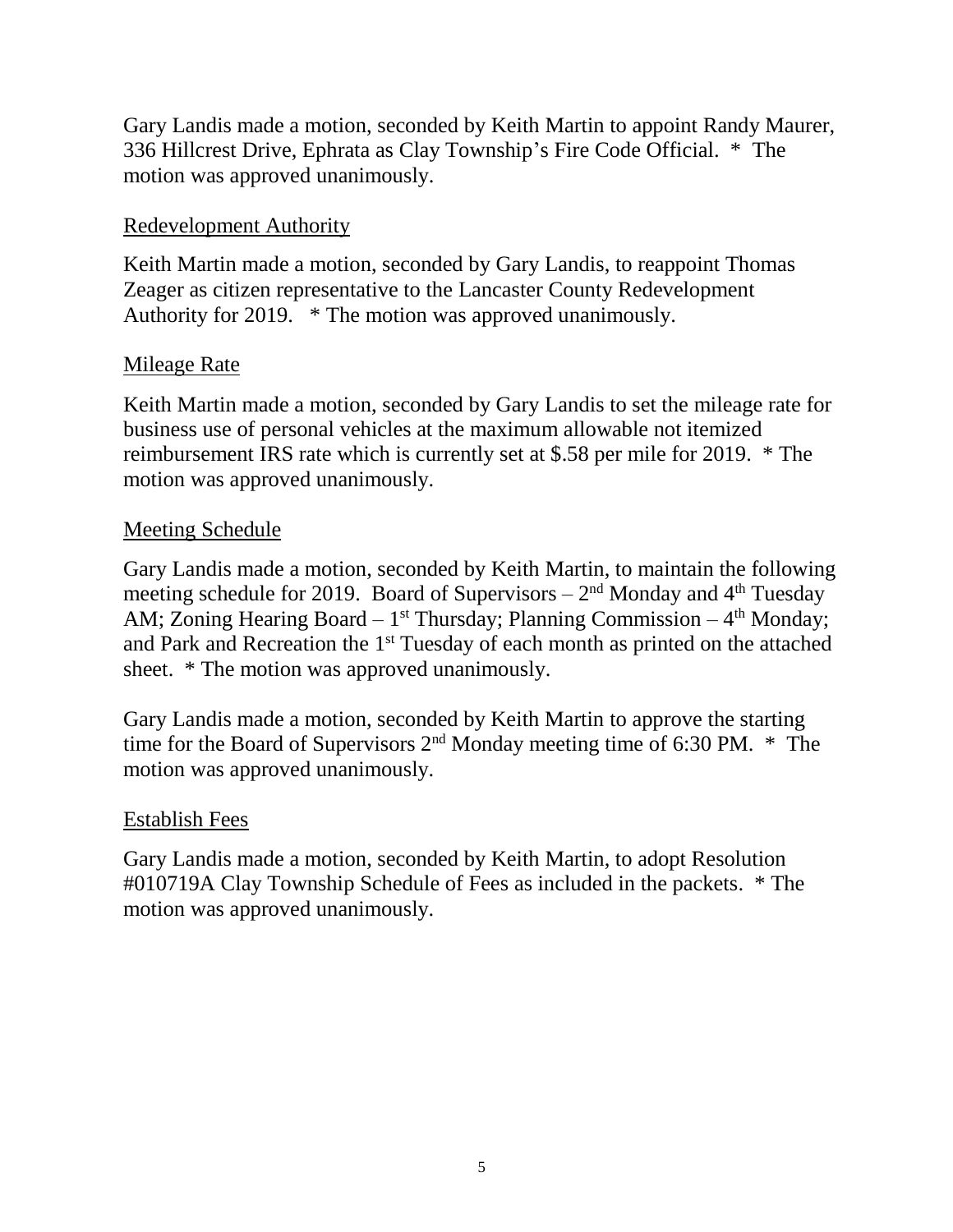## Authority to Employ Supervisors

Keith Martin made a motion, seconded by Gary Landis, to authorize the employment of the Supervisors to perform Public Works duties, Clerical duties, mobile home park inspections and stormwater inspections at a rate set by the Auditors. \* The motion was approved unanimously.

## Treasurer's Bond

Gary Landis made a motion, seconded by Keith Martin, to maintain the Treasurer's Bond amount at \$1,000,000. \* The motion was approved unanimously.

## Public Officials' Bond

Gary Landis made a motion, seconded by Keith Martin, to maintain the Public Official's Bond amount at \$350,000. \* The motion was approved unanimously.

#### Delegates to PA State Association of Township Supervisors Annual Convention

Keith Martin made a motion, seconded by Tim Lausch, to reappoint Bruce Leisey as voting delegate and Gary Landis as alternate voting delegate for the PSATS annual convention. \* The motion was approved unanimously.

#### Employee Holidays

Keith Martin made a motion, seconded by Gary Landis, to approve the 2019 holiday schedule for the employees as printed and attached. \* The motion was approved unanimously.

#### Sewer Fees

Keith Martin made a motion, seconded by Gary Landis, to adopt Resolution #010719B to increase sewer fees to \$415 per year. \* The motion was approved unanimously.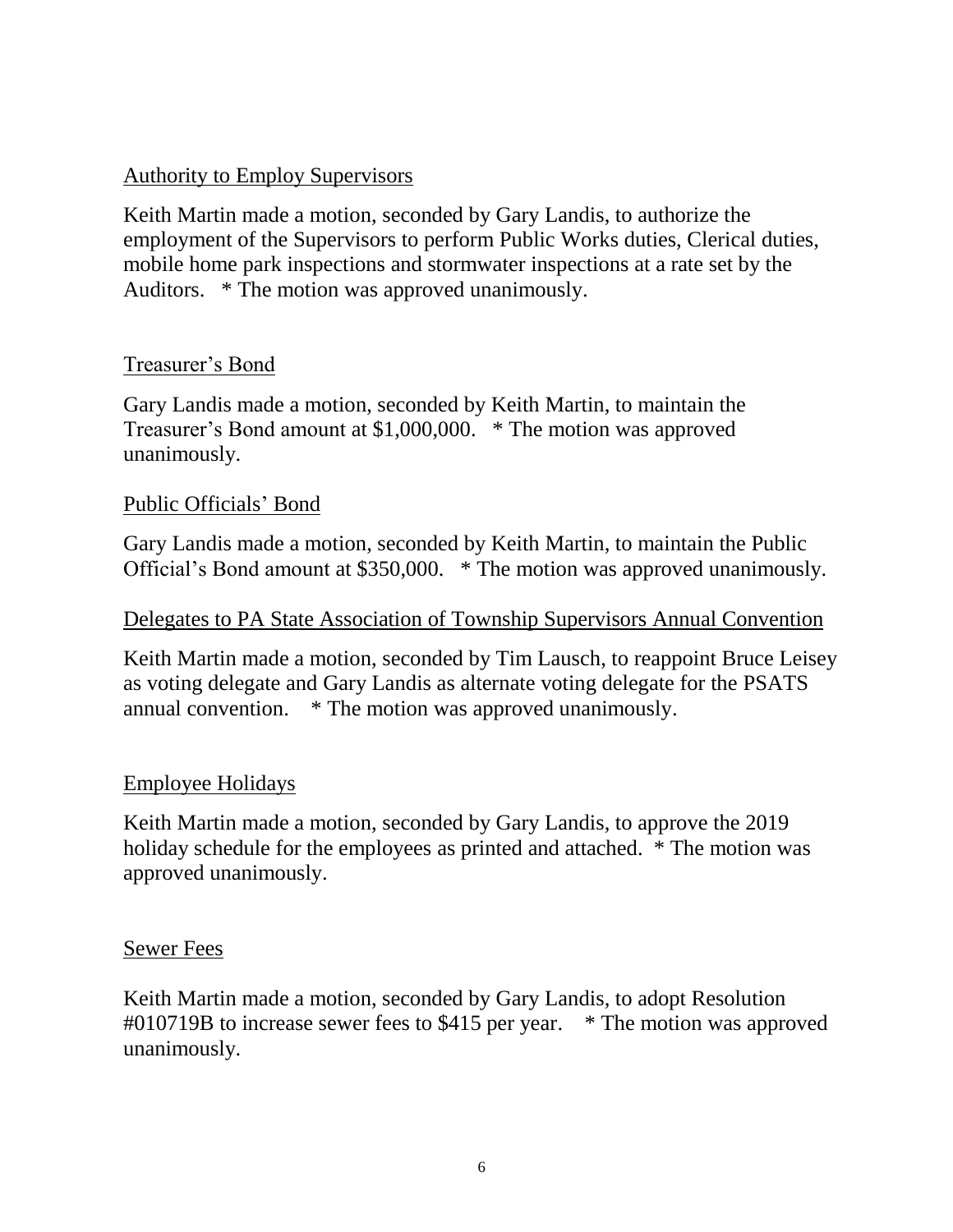## Street Lighting Assessment

Keith Martin made a motion, seconded by Gary Landis to approve Resolution # 010719C which maintains the fee for street lights assessment at \$100.00 per year for 2019. \* The motion was approved unanimously.

## Approve Employee Holiday Function

Gary Landis made a motion, seconded by Keith Martin to approve an appreciation function in 2019 for employees, volunteers and families. \* The motion was approved unanimously.

## Approve Payment to Northern Lancaster County Regional Police Dept

Gary Landis made a motion, seconded by Keith Martin to approve payment in the amount of \$98,952.38 for the first installment payment of the 2019 police contract. \* The motion was approved unanimously.

## Execute Certification of Uncollected Real Estate Taxes

Keith Martin made a motion, seconded by Gary Landis to approve and execute the Certification of Uncollected Real Estate Taxes submitted by the Clay Township Tax Collector. \* The motion was approved unanimously.

## Appoint Ephrata Area Joint Authority Member

Keith Martin made a motion, seconded by Gary Landis to reappoint Greg Schmuck, 419 Countryside Drive, Ephrata as one of Clay Township's EAJA members. \* The motion was approved unanimously.

## Executive Session

Keith Martin made a motion, seconded by Gary Landis to enter into Executive Session at 8:44 PM to discuss personnel issues and potential litigation. \* The motion was approved unanimously.

Gary Landis made a motion, seconded by Keith Martin to exit Executive Session at 9:40 PM. \* The motion was approved unanimously.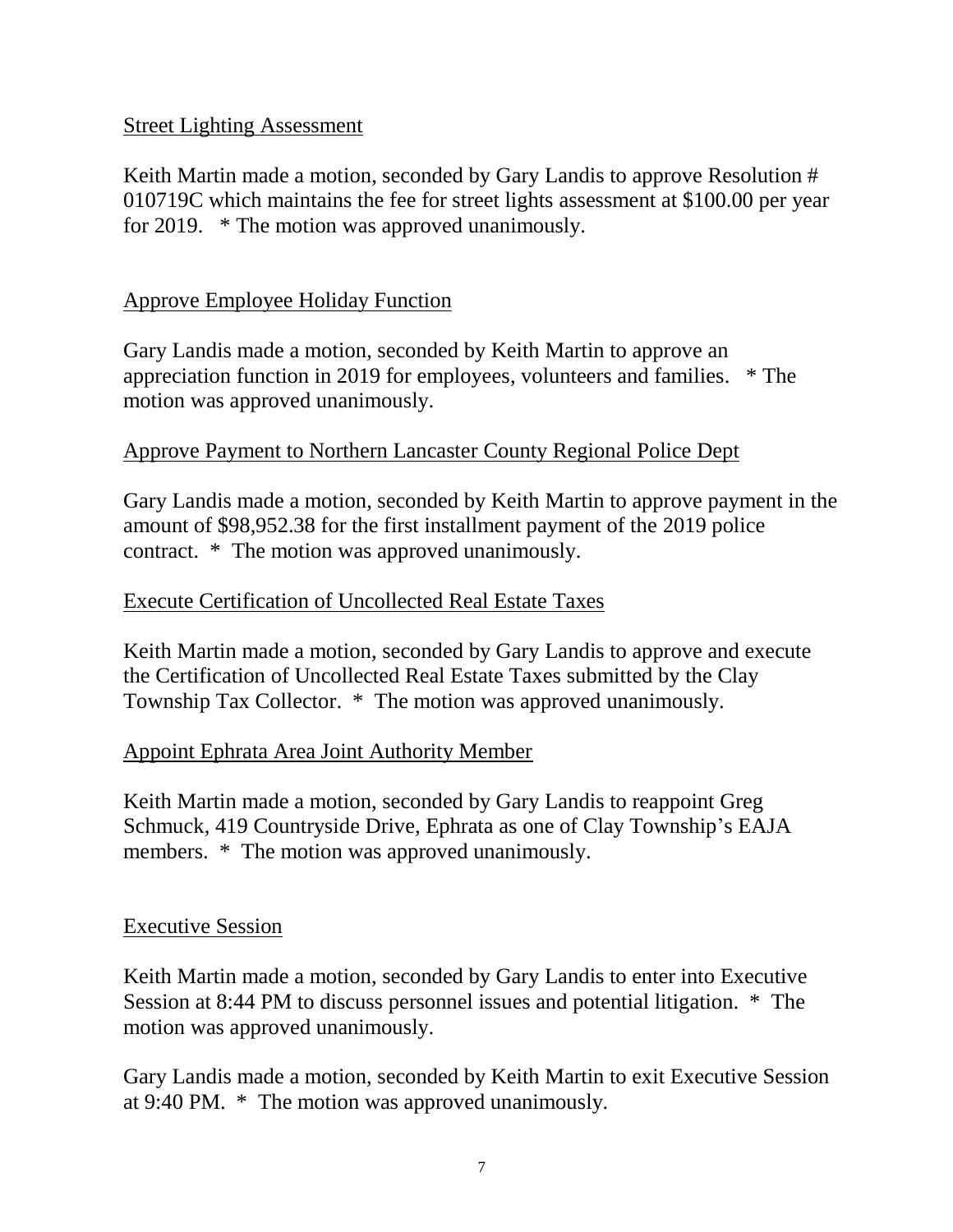## Employee Salaries

Gary Landis made a motion, seconded by Keith Martin, to approve 2019 employees' salaries as follows based on an 2.5% increase for regular full time and part time employees. \* The motion was approved with Tim Lausch and Keith Martin voting yes and Gary Landis voting no.

Gary Landis felt a 2.4 increase was justified based on the PA State increases of 2.5 for union employees and 2.25 for non-union employees.

It was noted that the increases for 2019 were based on the annual inflation rate of 2.47%.

| Earl Stauffer                              | \$30.16/hour                                            |
|--------------------------------------------|---------------------------------------------------------|
| Gary Calik                                 | \$26.64/hour                                            |
| Donald Moyer                               | \$19.48/hour                                            |
| <b>Bruce Leisey</b>                        | \$2,901.43 bi-weekly                                    |
| Tom Zorbaugh                               | $$31.52/hour$ – part time approx. 7 hours a week        |
| Wendy Hackman                              | \$17.46/hour                                            |
| <b>Marvin Stoner</b>                       | \$300 per perk and probe, \$100 per permit and \$50 per |
|                                            | hour for other work performed                           |
| PT Lawn Maint                              | 15.68/hour                                              |
| PT Summer Road Maint 12.00/hour (Seasonal) |                                                         |

Part-Time Snow Removal – Personnel / Rate

Gary Landis made a motion, seconded by Keith Martin, to reappoint on a parttime as-needed basis Samuel Eberly, 135 W Mt Airy Road, Stevens at a rate of \$19.86/hour for snow removal and road maintenance in 2019. \* The motion was approved unanimously.